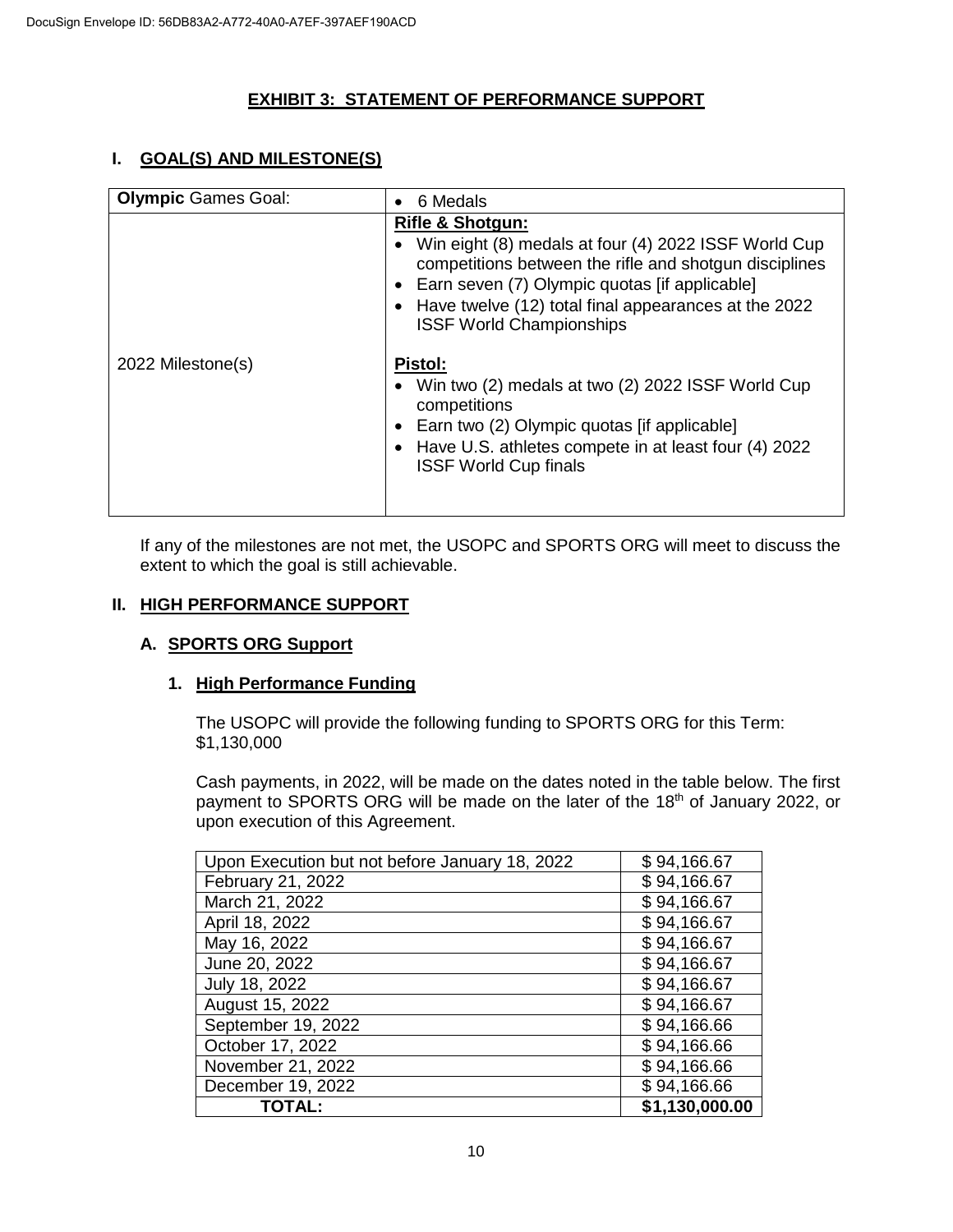As a condition of receiving High Performance Funding, SPORTS org shall comply with the following requirements:

- SPORTS ORG will submit the biannual expense report by August 1 that summarizes the USOPC spending from the previous six (6) months' activities.
- All USOPC funds that are paid during the course of the year must be accounted for by completing a Final Report on each project by March 1 of the following year.
- Any funds provided by the USOPC under this Statement and not spent by the SPORTS ORG in the manner provided in this Statement will be returned to the USOPC, unless this Agreement is amended to reflect reallocation of funds within the same grant year. No amendment or modification of this Statement shall be effective unless in writing and signed by both Parties.
- Olympic and Paralympic project funding are separate and cannot be reallocated from one to the other.
- For payments granted in 2021, as required in the SOPS, any funds provided by the USOPC not spent on the specific project must be returned to the USOPC. The USOPC will invoice the SPORTS ORG the amount of 2021 high performance project funding not spent, based on the submitted 2021 Final Report. The USOPC will apply the outstanding balance to 2022 quarterly high-performance payment(s), ultimately reducing future payment(s) until the outstanding balance is met.
- SPORTS ORG shall comply with selection procedures requirements set forth in Section 5 of the PPA. Noncompliance with Section 5 may result in delayed quarterly payments.
- SPORTS ORG will ensure that all applicable individuals receiving these funds are in compliance with the mandatory training requirements of the U.S. Center for SafeSport, and the requirements of the USOPC's Responsible Sport Organization Background Check Policy.
- SPORTS ORG will comply with all requirements pertaining to NGB and member obligations under Section 8.1 of the PPA. As of January 1, 2022, additionally, SPORTS ORG will be required to be certified as a condition of high performance funding. Noncompliance with Section 8.1 or failure to retain certification will result in suspension, modification, or termination of high performance funding.

# **2. Approved Projects**

The specific projects that are approved for the Term are:

| <b>Competitions</b>                        | \$750,000   |
|--------------------------------------------|-------------|
| High Performance Management Operations     | \$100,000   |
| 2024 Development Camps and Competitions    | \$75,000    |
| Sport Physiotherapy                        | \$60,000    |
| <b>Gunsmith Contracting &amp; Facility</b> | \$45,000    |
| Sport Psychology                           | \$40,000    |
| 2024/28 Pistol Initiative                  | \$40,000    |
| <b>Nutrition Services</b>                  | \$15,000    |
| Ammo Testing                               | \$5,000     |
| <b>Total</b>                               | \$1,130,000 |

SPORTS ORG will consult with the USOPC, in writing, before eliminating or making any material changes in the SPORTS ORG's approved projects listed above. No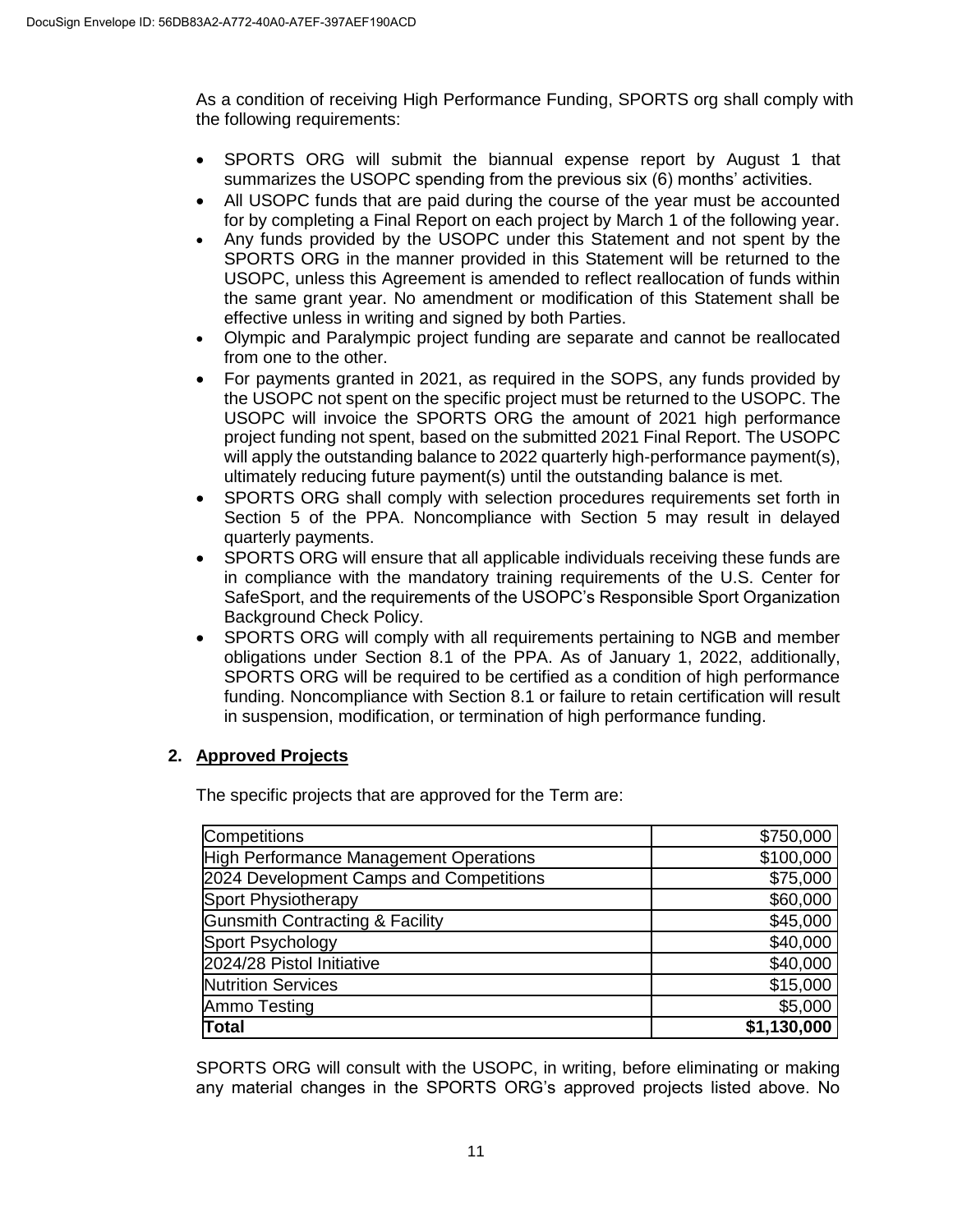amendment or modification of this PPA shall be effective unless in writing and signed by both Parties.

## **B. Athlete Support**

Stipulations for Operation Gold, Athlete Stipends, EAHI & Other Resources:

- Each athlete recipient will be required to execute an agreement with the USOPC and may be required to also sign an agreement with SPORTS ORG, outlining the athlete's commitment with respect to training, SafeSport requirements, anti-doping policies, compliance with applicable athlete codes of conduct and other matters, provided that such agreement complies with the USOPC Policy on NGB Athlete Agreements and does not condition receipt of USOPC Athlete Stipends, EAHI and Operation Gold on commercial terms*.* SPORTS ORG understands that the USOPC is not a party to any agreement entered into between the SPORTS ORG and athlete, and the USOPC has no obligations thereunder nor can be held liable under any such agreement. Athletes receiving Athlete Stipends or EAHI are not intended third party beneficiaries of this Agreement.
- An athlete who meets her SPORTS ORG's EAHI and/or Athlete Stipend eligibility criteria in effect as of the date of notification to the USOPC of her pregnancy will continue to receive EAHI and/or the same amount of qualified USOPC Athlete Stipends for the duration of the pregnancy plus an additional one-year period from the date of birth of the child or end of pregnancy, provided the athlete agrees that it is her intent to return to competition at an elite level and has fully complied with the Pregnancy Support Terms and Conditions. If the athlete re-qualifies for Athlete Stipends at any point during pregnancy or within the year after the end of her pregnancy, the USOPC will honor the higher amount for which she qualified. Receipt of these benefits shall not be conditioned upon any agreement that the athlete must continue to train during pregnancy or for the one-year period subsequent to pregnancy. Upon the conclusion of the one-year period, the athlete will then have to re-qualify for EAHI and/or Athlete Stipends. SPORTS ORG will be required to keep this status confidential and cannot discriminate or retaliate against the athlete for being pregnant.
- SPORTS ORG will consult with the USOPC before eliminating or making material changes in the criteria for Athlete Stipends or EAHI. No amendment or modification of this Agreement shall be effective unless in writing and signed by both Parties.
- If the payments for Athlete Stipends exceed the amount awarded, then SPORTS ORG will pay the difference via an invoice from the USOPC.
- SPORTS ORG must make eligibility and performance criteria for Athlete Stipends available to athletes on its public website in a reasonable and accessible location no later than the PPA Effective Date.
- SPORTS ORG will ensure that all applicable individuals receiving these funds/benefits are in compliance with the mandatory training requirements of the U.S. Center for SafeSport, and the requirements of the USOPC's Responsible Sport Organization Background Check Policy. In accordance with the USOPC's NGB Athlete Safety Policy, SPORTS ORG will notify the USOPC's Security and Athlete Safety Office via email at [athlete.safety@usopc.org](mailto:athlete.safety@usopc.org) as soon as possible, and in any case within 24 hours of imposing its own or being notified of Center-imposed sanction(s) and/or temporary measure(s), affecting any of the individuals receiving these funds/benefits.
- SPORTS ORG must provide athletes with advance notice of any material changes in eligibility and performance criteria to Athlete Stipends and EAHI. Additionally, SPORTS ORG must provide notice to athletes that changes to eligibility and performance criteria in Athlete Stipends and EAHI can be subject to change at any time. SPORTS ORG understands that athletes are not third-party beneficiaries of this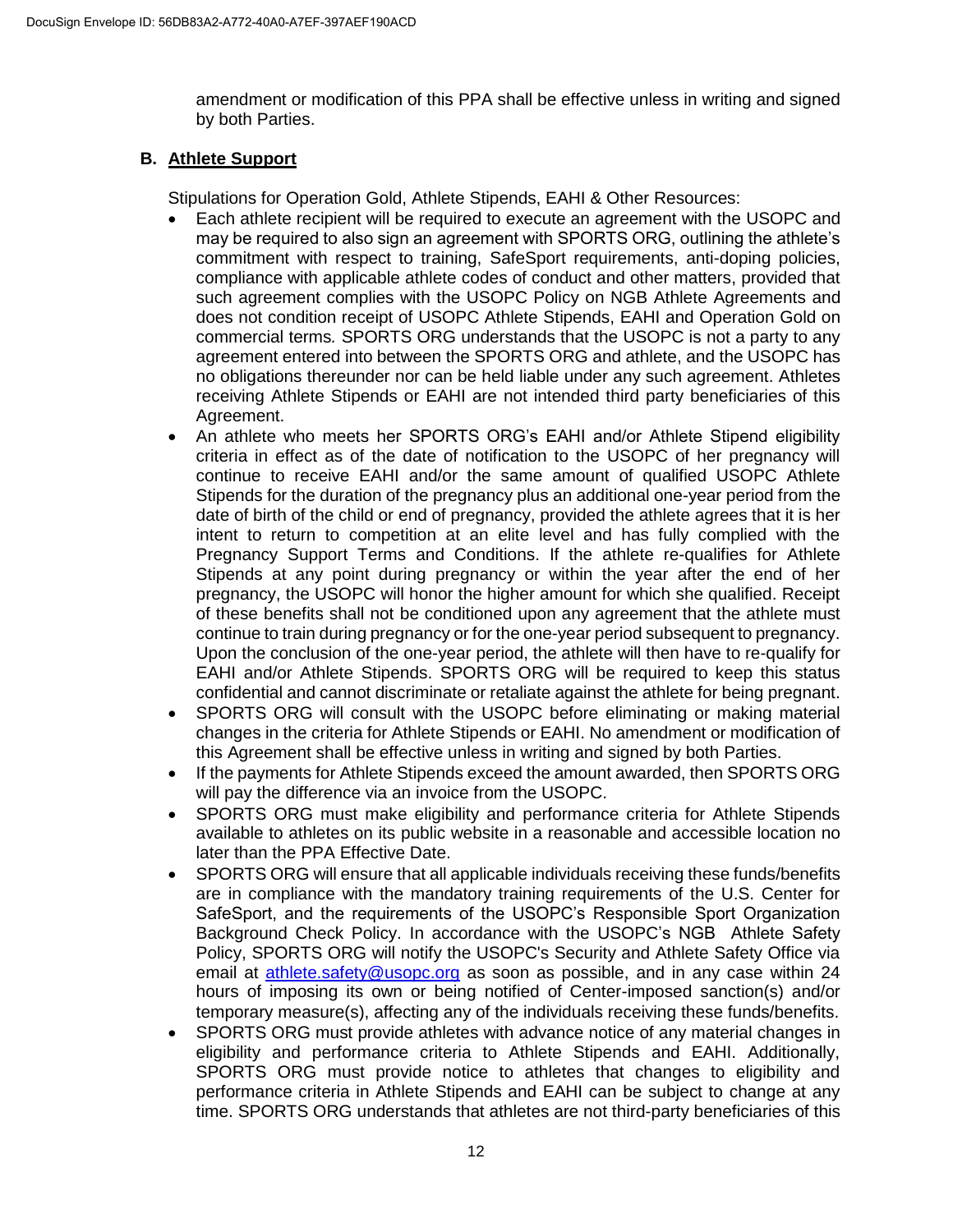Performance Partnership Agreement and any dispute between SPORTS ORG and an athlete regarding changes to Athlete Stipends or EAHI criteria, which may be contained in an SPORTS ORG athlete agreement or other SPORTS ORG notification, shall solely be resolved between the SPORTS ORG and athlete.

 When applicable, SPORTS ORG must notify NCAA student-athletes and prospective NCAA student-athletes that they should consult with their school's NCAA compliance administrator to ensure compliance with NCAA regulations related to accepting Athlete Support to include monthly stipends, incentive/bonus payments or other grants without jeopardizing their eligibility. Similarly, SPORTS ORG should encourage Grade and High School students to consult with their state's High School Association to determine whether accepting Athlete Support affects their High School sport eligibility. It is the athlete's responsibility to ensure compliance with NCAA or State High School Federation rules and regulations.

### **1. Operation Gold**

#### **a. USOPC Operation Gold Event:**

The Operation Gold qualifying event for SPORTS ORG is the 2022 ISSF World Shooting Championships.

Any supplementary funds for the USOPC Operation Gold Event will be distributed by SPORTS ORG to qualified athletes. Details will be outlined and communicated to athletes through SPORTS ORG's athlete agreement, to include payment criteria, award amounts and athlete eligibility terms.

In non-Olympic Games years, Operation Gold Awards are limited to one award per athlete in the Term; athletes who qualify for more than one award automatically receive the higher award.

Individuals must finish in one of the top eight places, while teams must finish in one of the top-six places at the qualifying event in a discipline on the program of the Olympic Games to qualify for an Operation Gold Award in a non-Olympic Games year.

For purposes of Operation Gold, a team is defined as three or more athletes (pairs are awarded at the same rate as individual athletes).

| <b>Summer Olympic &amp; Paralympic Sport Payment Schedule</b> |         |         |          |  |
|---------------------------------------------------------------|---------|---------|----------|--|
| <b>Place</b>                                                  | 2022    | 2023    | 2024     |  |
| 1 <sup>st</sup>                                               | \$6,250 | \$7,500 | \$37,500 |  |
| 2 <sub>nd</sub>                                               | \$5,000 | \$6,250 | \$22,500 |  |
| 3 <sup>rd</sup>                                               | \$4,375 | \$5,000 | \$15,000 |  |
| 4 <sup>th</sup>                                               | \$3,750 | \$4,375 |          |  |
| 5 <sup>th</sup>                                               | \$3,125 | \$3,750 |          |  |
| 6 <sup>th</sup>                                               | \$3,125 | \$3,750 |          |  |
| 7 <sup>th</sup>                                               | \$2,500 | \$2,500 |          |  |
| 8 <sup>th</sup>                                               | \$2,500 | \$2,500 |          |  |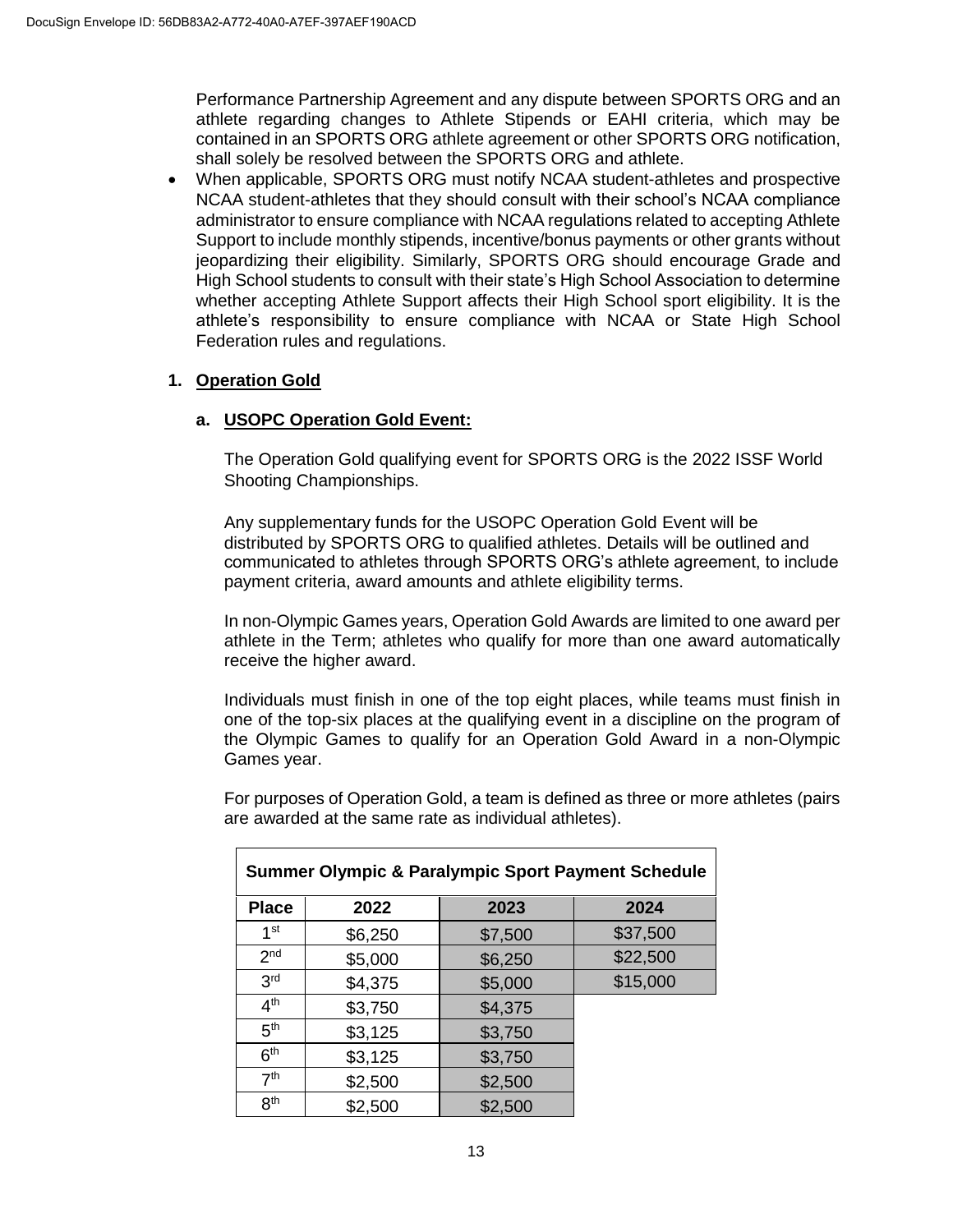# **2. Athlete Stipends, Elite Athlete Health Insurance (EAHI) & Other Resources**

- **a. Amount Awarded for this Term: \$370,000**
- **b. Athlete Stipends Eligibility and Criteria Approved for this Term:**

# **General Criteria (Rifle, Shotgun and Pistol Disciplines)**

- In order to be eligible for Athlete Stipends, athletes are required to be active members of the Open National Team, with the exception of athletes eligible for Career Achievement athlete stipends. Athletes eligible for Career Achievement athlete stipends are not required to be active members of the Open National Team, but must be actively competing in the current Open National Team selection process [\(https://www.usashooting.org/11](https://www.usashooting.org/11-resources/policiesandprocedures) [resources/policiesandprocedures\)](https://www.usashooting.org/11-resources/policiesandprocedures). Removal from the team for any reason will result in the immediate suspension of funding.
- For Career Achievement athlete stipends, only the last two Olympic Games, dating back to the 2016 Olympic Games will be considered.
- Payments may be suspended at any time due to SafeSport, USA Shooting Code of Conduct, or other disciplinary-based actions.
- Only Olympic Events will be considered. Non-Olympic Events will not be considered under any circumstances.
- Any funding as the result of Mixed-Team events will be the amount shown for each athlete, not split amongst the team members.
- Athletes are eligible for awards in all disciplines and events that they qualify for.

# **Rifle & Shotgun Disciplines - \$350,000**

### **January 1, 2022– December 31, 2022: Career Achievements**

- To qualify for Career Achievement athlete stipends an athlete must either have competed on the Olympic Team in either an individual or mixed team event from 2016-2021 or have medaled at World Championships in an individual or mixed team event from 2016-2021. Athletes are eligible for all listed career achievements and would be awarded for both the 2021 Olympic Games and 2016 Olympic Games/ 2016-2021 World Championships. These funds will be distributed monthly as follows:
	- Tokyo Olympian Gold Medal \$2,800 per month
	- Tokyo Olympian Silver Medal \$2,100 per month
	- Tokyo Olympian Bronze \$1,000 per month
	- Tokyo Olympian Non-Medalist Finalist \$300 per month
		- Tokyo Olympian Non-Finalist \$85 per month
		- 2016 Olympic Medalist or 2016-2021 World Championship Medalist - \$300 per month

# **Olympic Quota One-Time Payment [if applicable]**

• Any athlete that earns an Olympic Quota in 2022 through competition will receive a one-time payment of \$2,000 the month after they earn their Olympic Quota. For example, in the event an athlete earns an Olympic Quota in March, the athlete will receive a one-time payment of \$2,000 in April.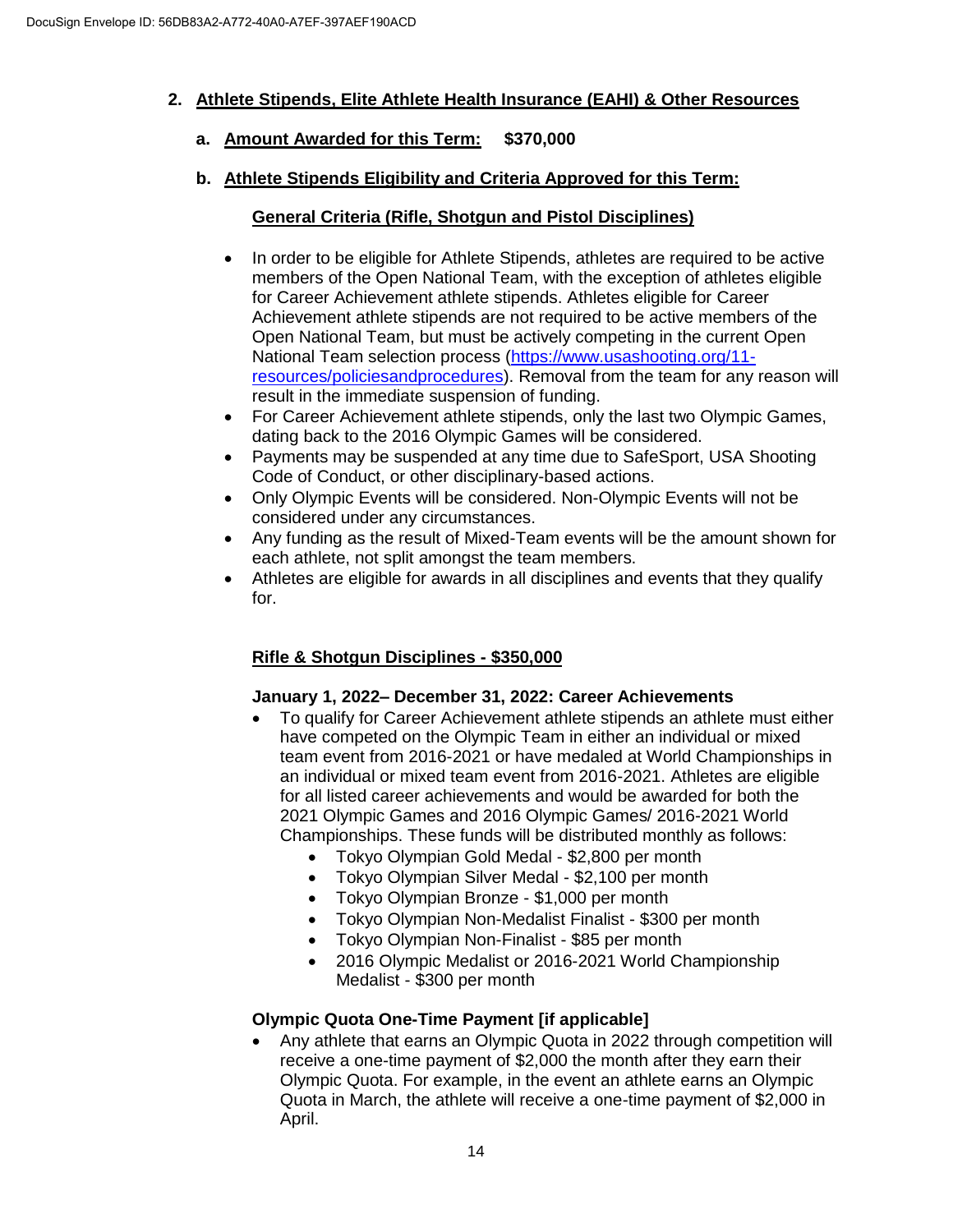# **World Cup One-Time Incentive(s)**

- Athletes will receive a one-time payment at the conclusion of a Team sponsored 2022 ISSF World Cup for results as follows. Athletes can qualify for this payment more than once and should athletes medal or make a final in multiple events they will be eligible for incentive
- s from all events. All results will be based on the final finishing position and not that of qualification.
	- $\circ$  Gold Medal \$3,000
	- o Silver Medal \$2,000
	- o Bronze Medal \$1,000
	- $\circ$  Finalist \$500

### **2022 Open National Team Monthly Payment**

- Athletes named to the 2022 Open National Team will receive a monthly payment as follows in addition to any career achievement athlete stipends they have already qualified for:
	- o Current Open National Team and World Cup Medalist in previous year - \$590 per month
	- o Current Open National Team with no World Cup Medals in previous year - \$30 per month

### **2022 December Remaining Funds**

 Any remaining athlete stipends balance will be split evenly amongst all athletes who were eligible for athlete stipends in 2022. The exact stipend amount will be known in December and communicated to the athletes at that time.

### **Pistol Discipline - \$20,000**

### **January 1, 2022 – December 31, 2022: Career Achievements**

- To qualify for Career Achievement athlete stipends an athlete must have competed on the 2020 Olympic Team in either an individual or mixed team event. These funds will be distributed monthly as follows:
	- Tokyo Olympian \$70 per month

### **Olympic Quota One-Time Payment [if applicable]**

 Any athlete that earns an Olympic Quota in 2022 through competition will receive a one-time payment of \$2,000 the month after they earn their Olympic Quota. For example, in the event an athlete earns an Olympic Quota in March, the athlete will receive a one-time payment of \$2,000 in April.

### **World Cup One-Time Incentive(s)**

- Athletes will receive a one-time payment at the conclusion of a Team sponsored 2022 ISSF World Cup for results as follows. Athletes can qualify for this payment more than once and should athletes medal or make a final in multiple events they will be eligible for incentives from all events. All results will be based on the final finishing position and not that of qualification.
	- $\circ$  Gold Medal \$3,000